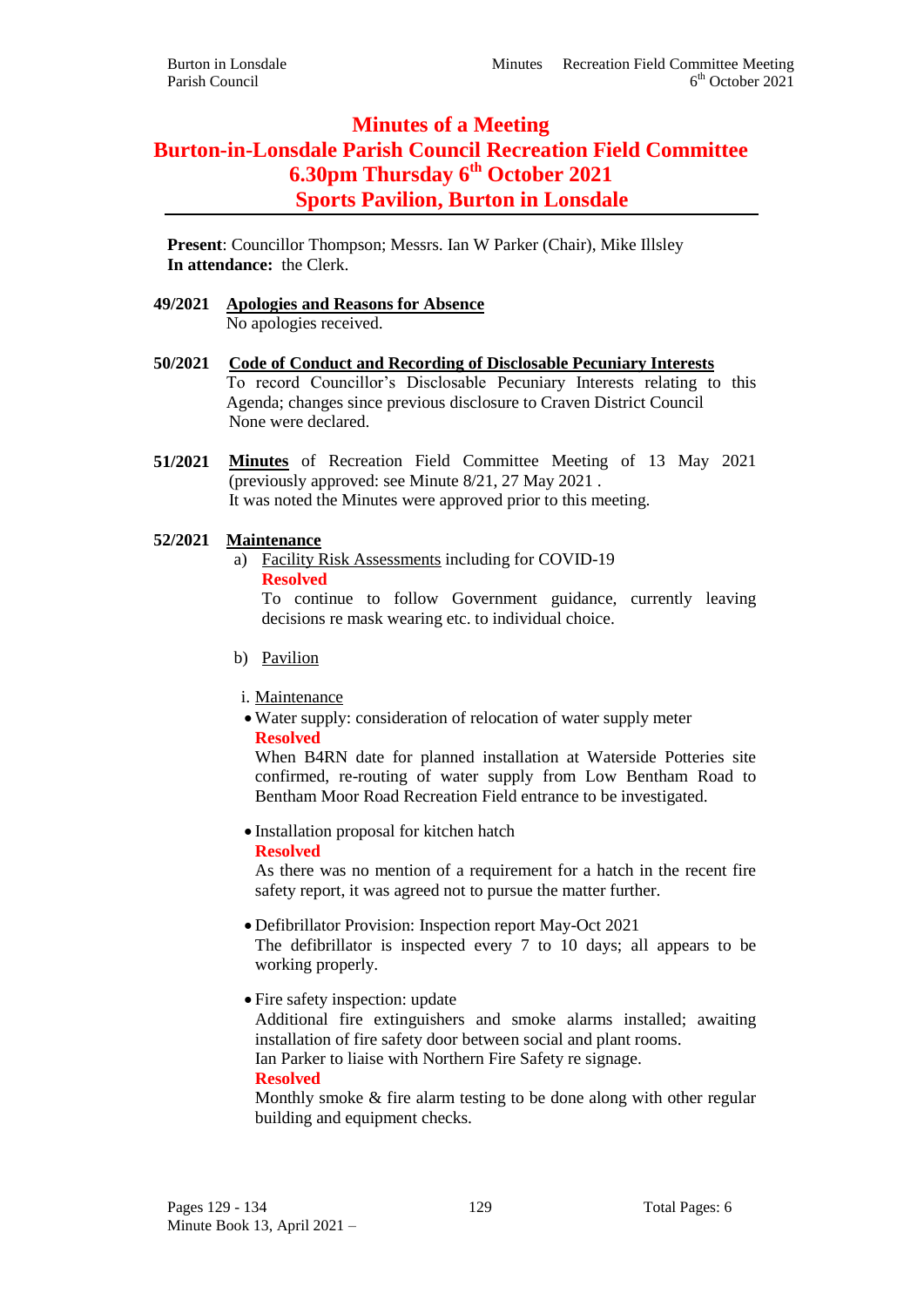# ii. External storage: proposals for users' equipment

Cllr. Thompson reported the approval by councillors for a planning application for an external storage structure to be submitted. Planning permission is required before funding can be applied for. He also reported an estimate of c£20,000 to build the structure, plus possible extras of about £5,000 including lighting and power supply. The structure to include (at this stage) a roller/shutter main door, a single pitch roof at right angles and below the pavilion's main roof with similar roof materials. There will be no cavity wall; the walls will be concrete blocks; the floor will be concrete; outside render to match existing render. A plan drawing will be circulated to all councillors prior to submitting the planning application.

# c) Recreation Field

# i.Inspection & maintenance reports:

Play Area incl. replacement matting, Outdoor Gym, Bike Track Replacement matting has been purchased and is due to arrive shortly. Additional matting is included for future use, saving additional transport costs.

## Play Area

The recent safety inspection brought to the Council's attention various items for consideration:

Wooden picnic table rotting and should be replaced.

## **Resolved**

To replace the existing wooden picnic table with a teak table and protective matting around it, after the winter period. Cost to be confirmed.

## Wooden bench too rotten to repair

To replace the wooden bench, with fixings to the ground, and reinstating the memorial plaque to a well-known and respected member of the community as soon as possible. Cost c£300.

Roundabout pedals are worn; it is advised to replace all of them.

## **Resolved**

To investigate how to remove the pedals preparing for replacements to be purchased and installed.

## Outdoor Gym

Inspection highlighted rower machine not returning to position after use; manufacturer contacted who advised to tell users to return rower machine to start position as per instructions on posts of each piece of equipment.

## **Resolved**

No further action for the present

Advisory sign for outdoor gym: inspection considered installation on MUGA fence too far from equipment. However, the committee considered a free-standing notice too vulnerable to damage and **Resolved**

To keep the advisory sign where it is at present ie on the outside of the MUGA fence, facing the gym area.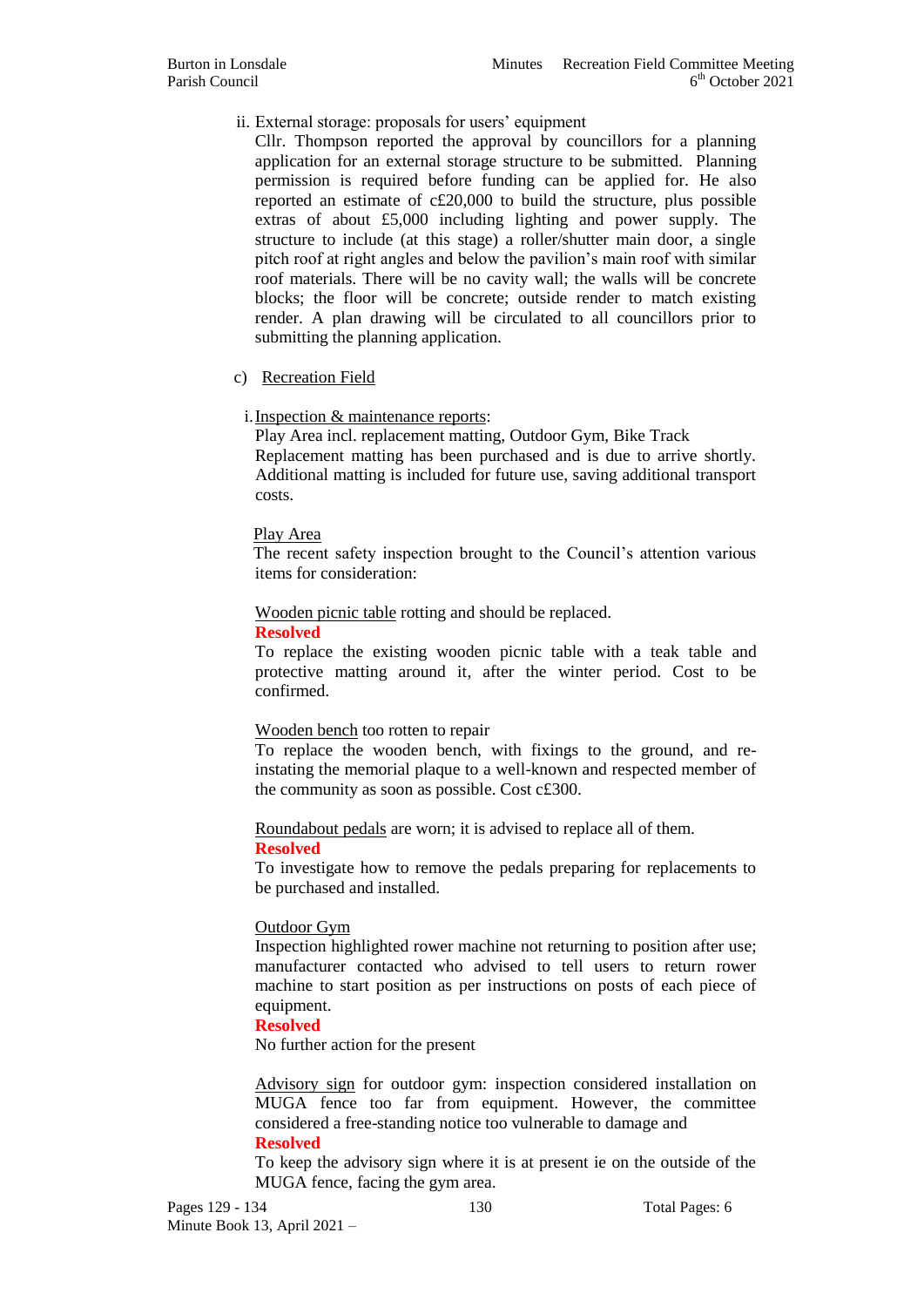# ii.Stone wall boundary adj. to road: repairs

An additional small collapse near the bike track entrance was noted and will be dealt with by Cllr. Thompson.

iii.Car Park: surface & edging works report; fence between play area and car park

Fencing between car park and play area: wood vs recycled plastic fencing investigated. Wood almost half the price of recycled plastic at about £1,000 vs £2,000.

#### **Resolved**

To purchase the wooden fencing for installation between the car park and the play area as a single length, with protective matting at the grassed end, total cost circa £1,200.

## Car park surface

## **Resolved**

To purchase 20 ton washed chippings for re-surfacing; to install kerbing between tarmac entrance and chippings and to replace wooden bollards between car park and field.

Cllr Thompson to ask contractor to consider the following works, estimated at approximately 3-4 days plus materials:

# **Resolved**

The order of above works to be

- Fencing between car park and play area
- Installation of kerb edging between tarmac and chippings
- Placing of chippings over existing surface
- Replace wooden bollards between car park and field (Mike Illsley to check size and number)

## iv.Litter bin replacement: cost confirmation & delivery

New litter bin is on order at £155.00 excluding VAT and will be delivered after receipt of payment.

## v.Signs: locations to be confirmed

The current locations were considered to be adequate, in the light of past damage by vandals.

## d) Drainage works: whole of field incl. MUGA

The works to the sumps at the south side of the field appear to be satisfactory, although the south east corner of the field remains soft/wet after rain ie not draining as well as expected.

However urgent work around the MUGA is required, as the surface has become congested with debris after the recent wet weather.

**Resolved**

To ask local contractor (as above) for estimate re drainage works around the MUGA area.

Mike Illsley to re-circulate drainage plan for comments to inform the contractor when making estimate.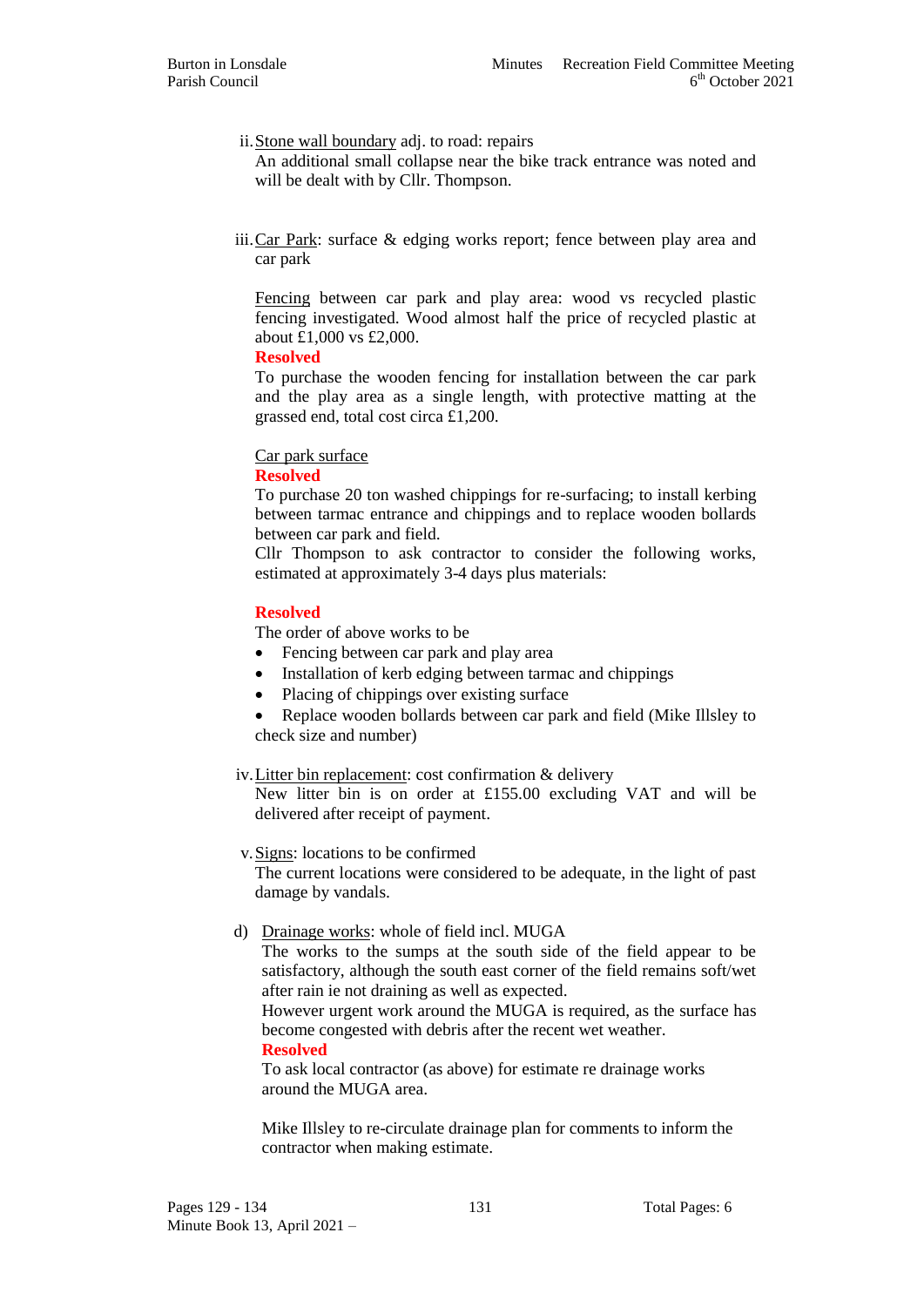# **53/2021 Bowling Club: power supply**: update re power provision

Cllr. Thompson advised the meeting the Parish Council has given permission to the Bowling Club for their power supply meter to be connected to the Recreation Field's main supply, the meter to be installed in the green cupboard housing the MUGA supply. The council is awaiting the Bowling Club's contact re a date for installation.

# **54/2021 MUGA**

a) MUGA maintenance rota schedule

It was agreed the surface needs regular attention, particularly after rainy periods which washes debris on to the surface.

**Resolved**

To start work on clearing the surface as soon as possible, using a working party including Cllr Thompson and Mike Illsley and other volunteers.

b) Fencing system, steelwork & boards: replacement progress report

Currently replacement boards are being stored off site; the boards can be installed once a team is organised. Ian Parker advised each board takes approximately one hour to install, including removal of old board. There are 42 boards to replace; a total of approximately 50 hours work. The boards could be replaced using volunteer sessions of say two to three hours each.

## **Resolved**

To devise a rolling programme to replace the boards, using volunteers.

#### Steel frame work sections

The sections are slightly out of place, requiring only to be put back into place.

c) Play surface: proposal for replacement, associated drainage works Drainage works: see Minute 52d above.

## Replacement surface

One quote has been received: £5,864 to take up and dispose of the old surfacing and £22,980 to supply and install new surfacing, net of VAT. Mike Illsley suggested asking a local contractor for a quote to remove and dispose of the old surface.

Cllr Thompson advised he is confident Sport England grant funding for 75% of the cost will be available and suggested the cost be included in the same application for funding the equipment store, bringing the total funding application to approximately £50,000.

**Resolved**

To obtain additional quotes for comparison.

d) Basketball backing boards for replacement

The history of the existing backing boards is chequered: children climb on the fencing to reach the basketball goals; the goals have become distorted. Currently no-one is playing basketball.

#### **Resolved**

Not to replace the backing boards or goals for the time being

e) Tennis Net winding system repair It is unclear if the winding mechanism is working properly.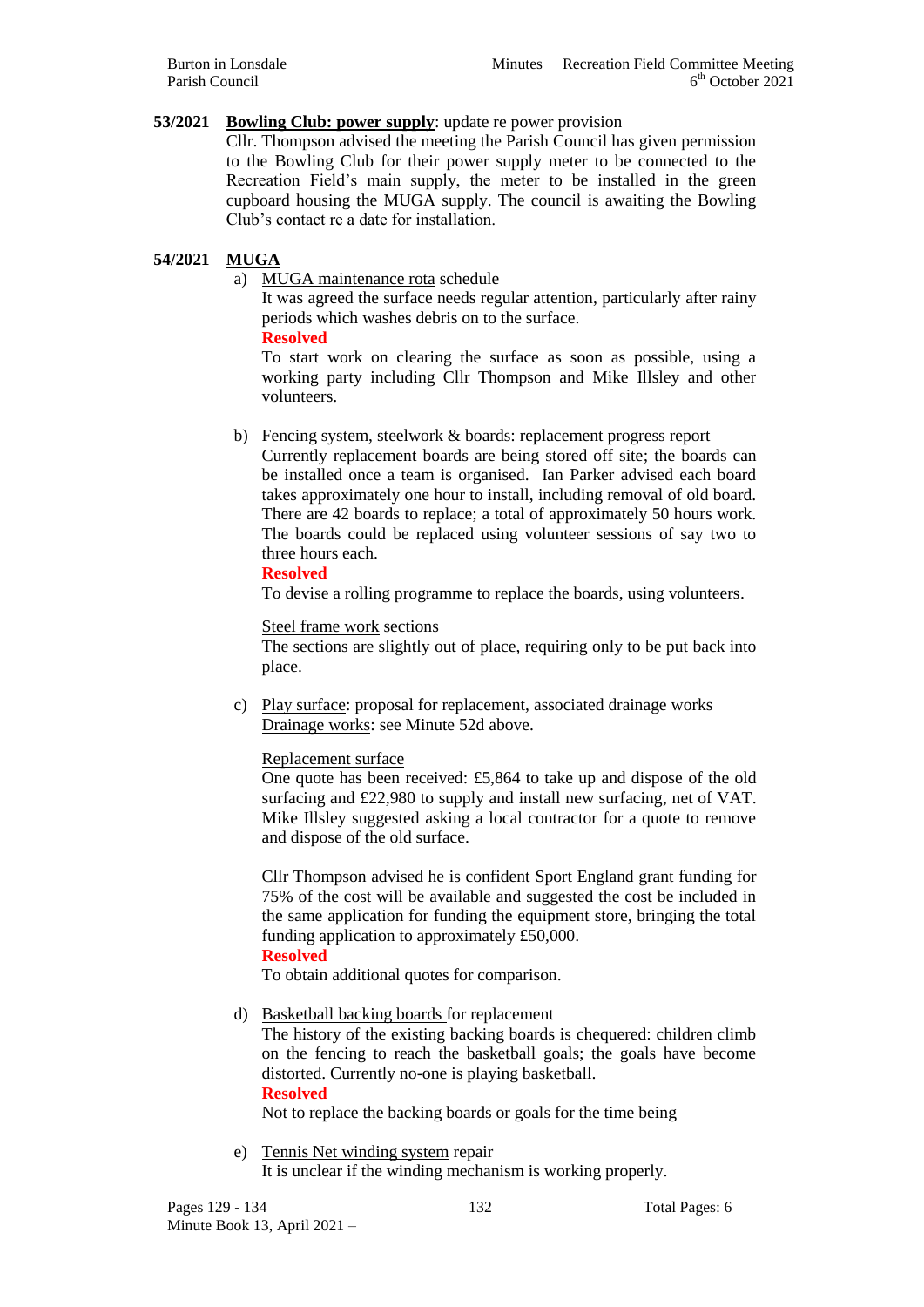## **Resolved**

Mike Illsley to examine mechanism and report to the Committee re further action.

f) Electricity meter: door replacement; readings for Parish Council Several meter boxes and doors installed in the past, due to damage by users.

#### **Resolved**

To replace the box and door with a metal box with slot in to allow tokens to be inserted in the meter.

Ian Parker to make enquiries of Tom Handley, electrician.

#### Electricity charges to users

Current charge is £5 per hour for the lights plus £1 per person using the MUGA. It was suggested that only a charge of £5/lighting token be made, as running costs such as insurance are now absorbed in to the Parish Council's remit.

#### **Resolved**

A charge of £5 per hour for lighting only be charged to use the MUGA, irrespective of the number of users on the MUGA for the hour.

## g) Replacement of entry door & entrance light

The entrance light is damaged (for the third or fourth time).

**Resolved**

After checking the power supply remove the light completely; no replacement light to be installed.

Entry door boards: see item (b) above.

## **55/2021 Bookings and Facility Finance**

a) Financial report incl. bookings May 2021 to present

A summary of receipts and payments was circulated to the committee prior to the meeting. To date the regular expenses such as grass cutting are within budget; hire receipts are increasing following the easing of COVID restrictions.

b) COVID grants received April 2020 - April 2021

A total of £28,636 including a re-start grant of £8,000 has been received and which will be used for various works to the Recreation Field facility including drainage, storage and MUGA play surface.

c) Lonsdale Terriers JFC: proposed formal agreement re bookings

Cllr. Thompson re-capped the history of the junior Football Team's use of the Recreation Field. Since starting to use the Field, the club is now working on a firmer footing. The club uses the Field most Sunday mornings between 9.30am and 1.30pm, at a greatly reduced cost of £20 per hire. Now that the club is more firmly established it is appropriate a more formal agreement be made between the Parish Council and Lonsdale Terriers.

## **Resolved**

Cllr Thompson to discuss terms of formal agreement with leader of Lonsdale Terriers.

# **56/2021 Parish Council Payments**: Payment budgeted & non-budgeted items.

As only one councillor present, no payments were agreed.